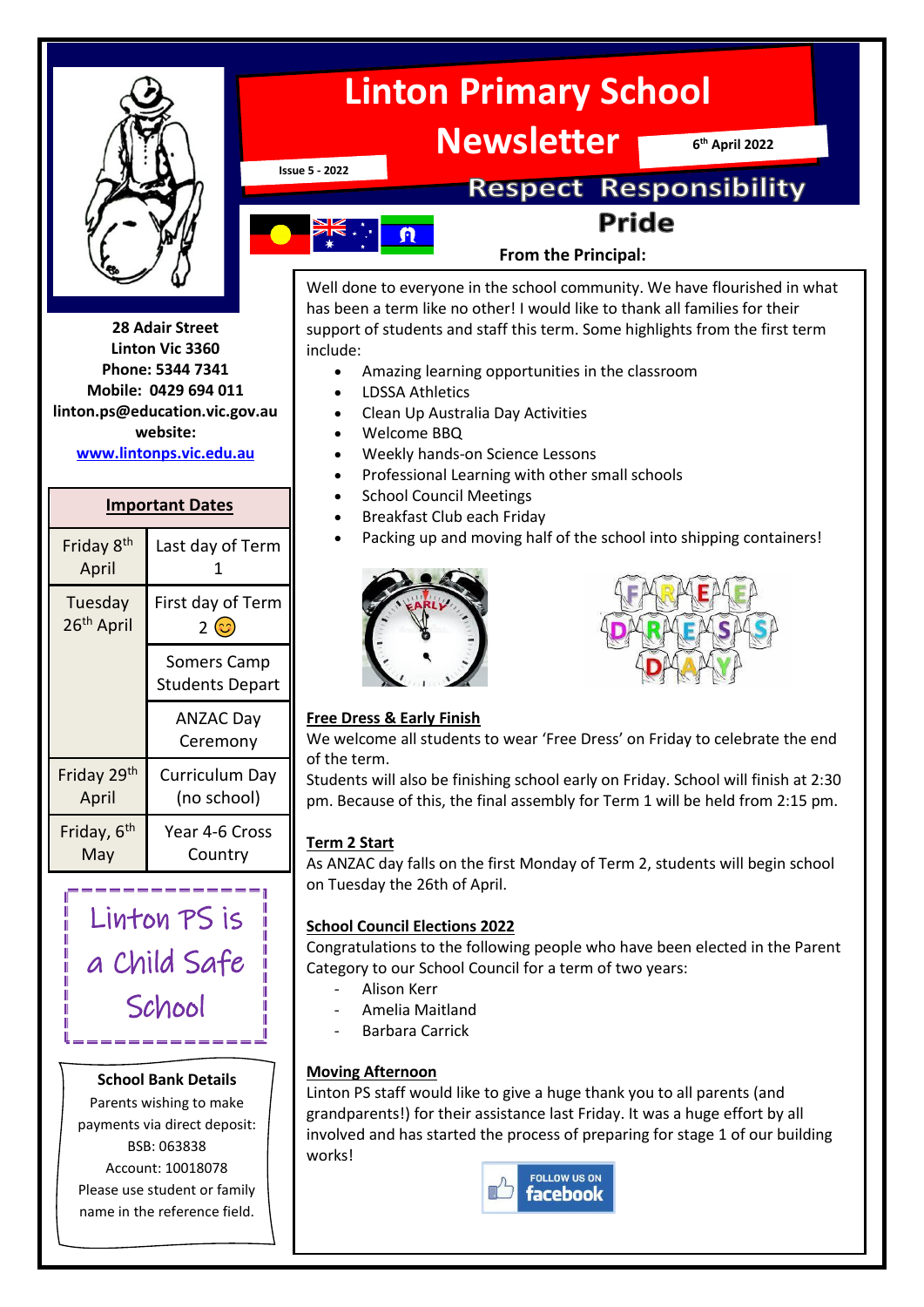#### **Breakfast Club**

Breakfast Club is continuing each Friday from 8:30 am. All students are welcome! There may even be a special option at the final breakfast club of term  $\odot$ 

#### **Happy Easter**

I want to take the opportunity to wish all our families a very happy and safe Easter. It has been brilliant to be able to complete a full term at school, to reconnect with our community and to be able to have offered as many extracurricular experiences as we have. I hope you all take time to relax and enjoy some time with family and friends.





As much as you can in the holidays! Share a book with your child/ren.

#### **ANZAC Ceremony**

Due to the timing of ANZAC Day coming immediately after our holidays this year, students have been completing learning and activities to commemorate this day during this week. We will be holding our ANZAC Day Ceremony on Tuesday, 26th March @ 10:30 am at the Shire Offices (this is day 1 of Term 2).

### LEST WE FORGET.

# **Anzac Day Ceremony**

**Linton Primary School** students wish to invite all parents and community members to our **ANZAC Day Service:** Tuesday, 26th April  $@10:30am$ **Linton War Memorial** (Old shire offices)

#### **Moving Afternoon**

Linton PS staff would like to give a huge thank you to all parents (and grandparents!) for their assistance last Friday. It was a huge effort by all involved and has started the process of preparing for stage 1 of the building works!

#### **Prospective Family School Tours**

With the lifting of COVID restrictions, we are now able to conduct school tours for prospective families. If there are any families—new to the area or new to primary education, we welcome you to come along and see our beautiful school.

Personal tours for prospective families are available by appointment, and can be made by calling or emailing the school (5344 7341 / [linton.ps@education.vic.gov.au\)](mailto:linton.ps@education.vic.gov.au).



#### **COVIDSafe Extension**

Please see a letter below outlining the extension of The Department's RAT screening program.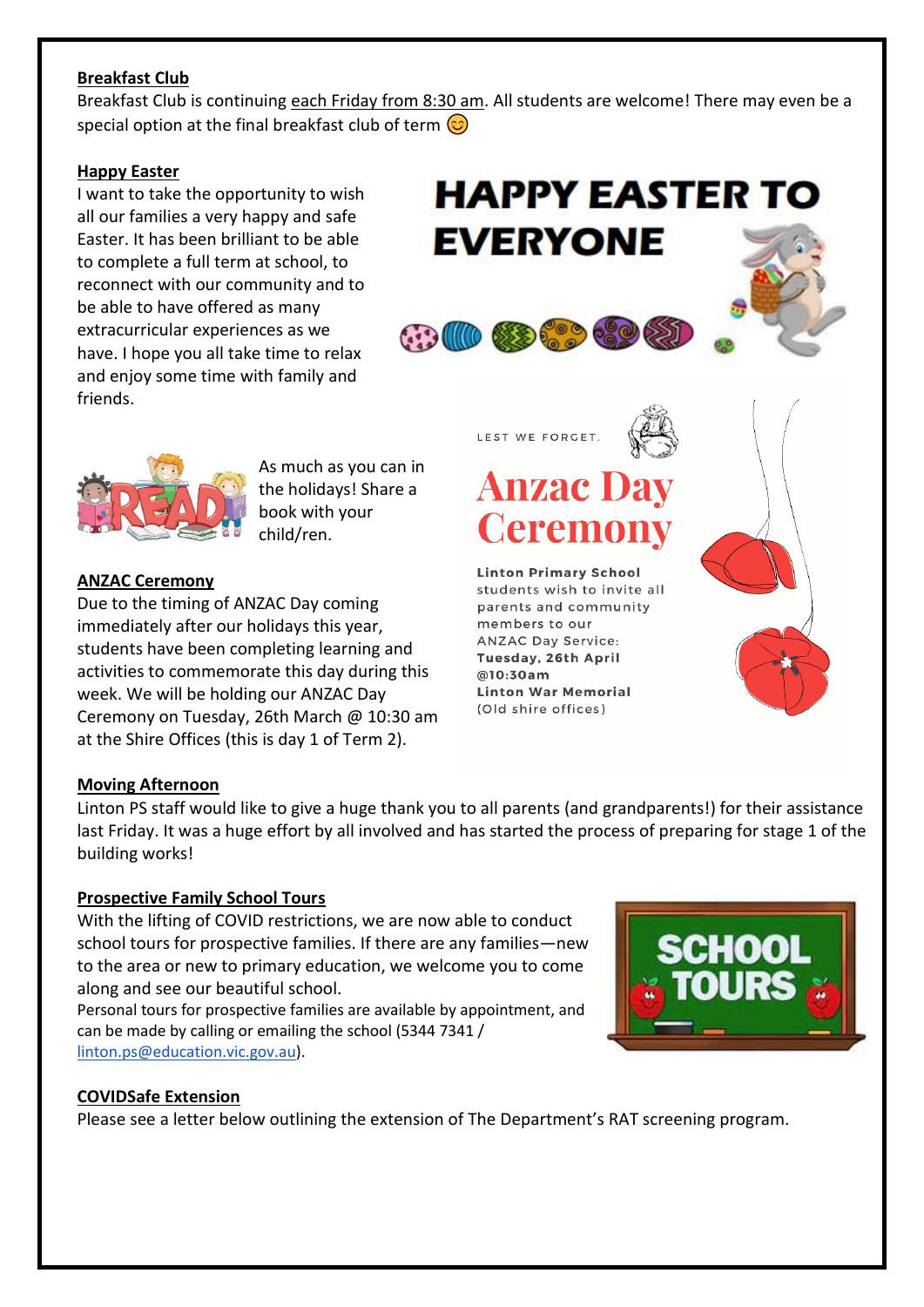#### **Staff emails**

Miss S. – [kirsty.sizeland@education.vic.gov.au](mailto:kirsty.sizeland@education.vic.gov.au) Mrs Mitchell – [erin.mitchell@education.vic.gov.au](mailto:erin.mitchell@education.vic.gov.au) Mr Robinson – [stuart.robinson@education.vic.gov.au](mailto:stuart.robinson@education.vic.gov.au) School email – [linton.ps@education.vic.gov.au](mailto:linton.ps@education.vic.gov.au)

#### **Appreciation**

I appreciate the wonderful helpers for giving up so much of their time last Friday. It was a huge effort and we are all very grateful!

As always if you have any issues or questions, please don't hesitate to contact the school, myself personally or your child's classroom teacher.

Have a great week and stay safe!

Stuart Robinson (C) Acting Principal

# **RESPECT ESPONSIBILIT PRIDE**



#### **School Holiday Ideas**

Basketball Ballarat are proud to announce that we will be once again running our Adroit Insurance & Risk Junior Holiday Camps which is perfect for the ages of 6-13 of all genders and abilities. The program will run on Wednesday April 20th and Thursday April 21st from 9:00am until 2:00pm at Selkirk Stadium (formally known as BSEC). Improve your skills, develop techniques, enhance your game, meet new friends, and ultimately have fun! The camps are perfect for children aged between 6 and 13 years catering for the beginner who has never picked up a basketball to an experienced basketball player. For more information about the program please head to [https://bit.ly/3HWJbyX.](https://bit.ly/3HWJbyX) We look forward to seeing you!

> Which is the top view? C.